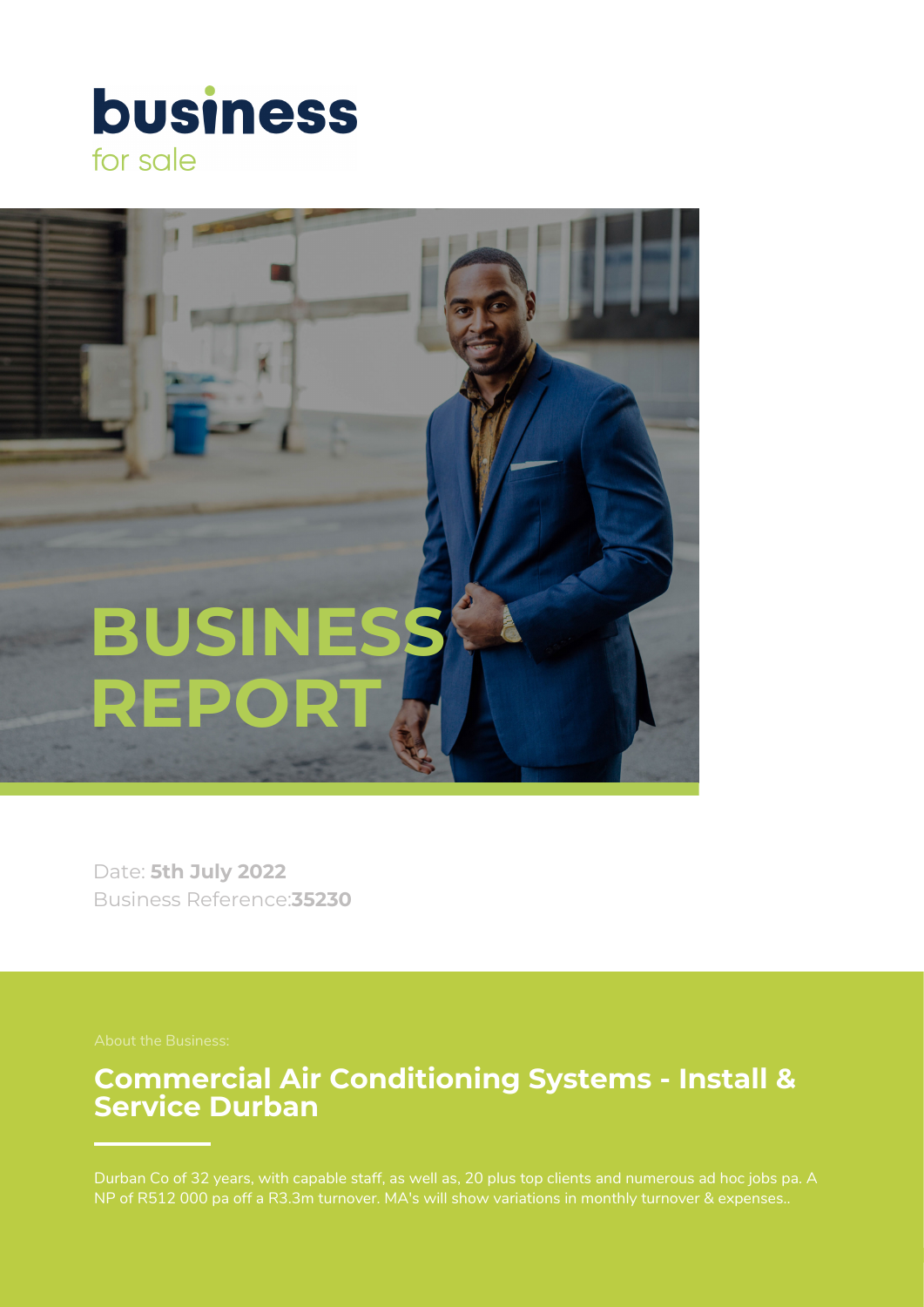# **Commercial Air Conditioning Systems - Install & Service Durban**



Sector: **Sales & Services**



**Monthly Profit:**

R **42,689**

Asset Value: **R 300,000**

Stock Value: **R 0**

Yearly Net Profit : **R 512,266**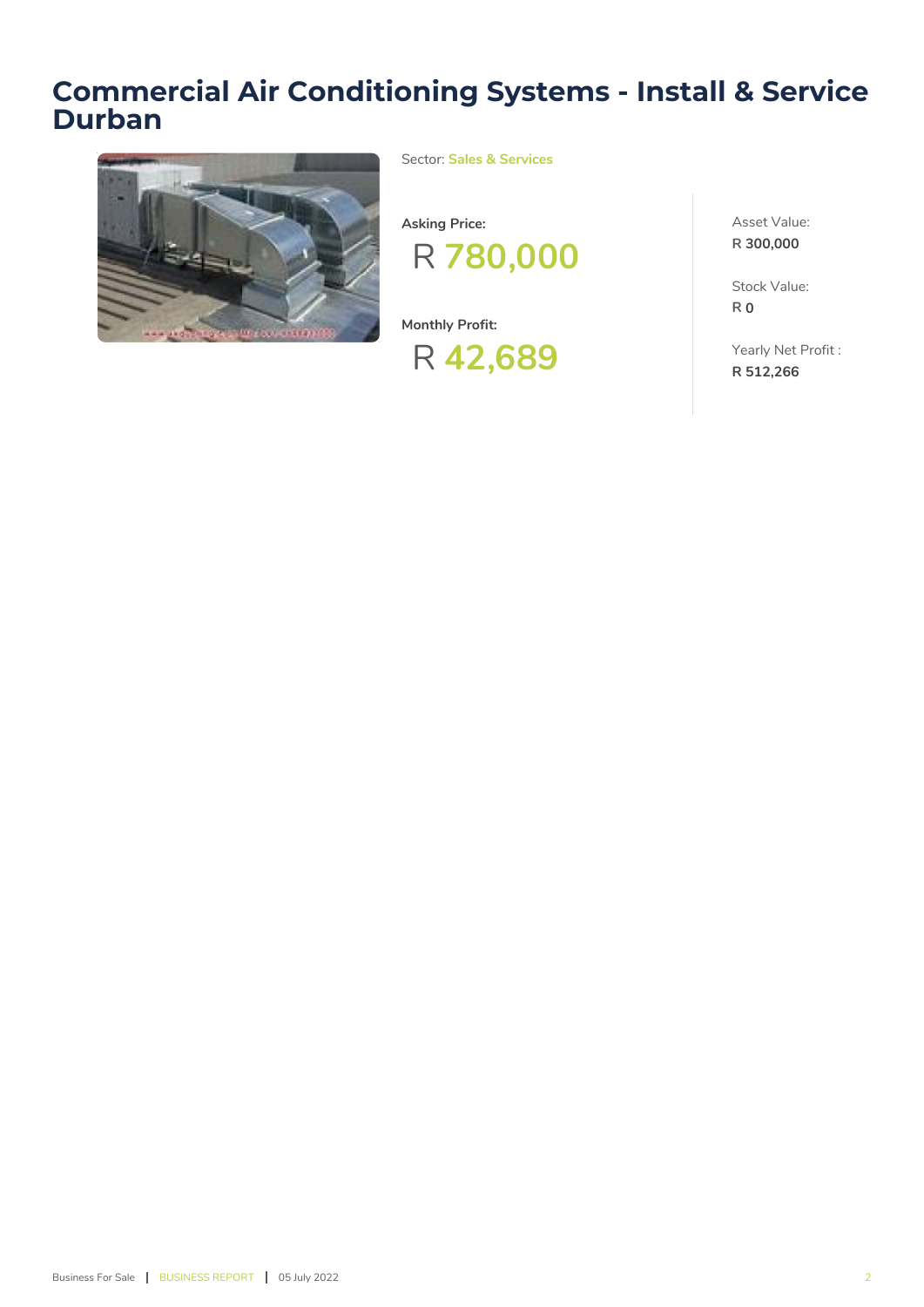

## **Fully describe the business's activities?**

Long established Durban Co, with capable staff, as well as, 20 plus top clients and numerous ad hoc jobs pa, producing a NP of R512 000 pa off a R3.3m turnover (which included a bad month of July 2021 riots). MA's will show monthly turnover variations.

Air conditioning systems ; maintain, service, carry out refurbishment projects & supply & install, for a variety of clients, including some top Shopping centre's, hotel groups, manufacturing companies, retail stores, privately owned high rise buildings, computer centre's etc. Some clients for over 30 years.

Calls come in from existing & new clients for problem analysis & solutions, which are investigated by the 2 Techie's, while the quote is completed by the Seller, as well as ordering of necessary components, whereafter the Techie's carry out the job, with clients paying within 30-45 days (many clients pay as a deposit about 70% of components/ parts required).

## **What Advertising/Marketing is carried out?**

Nothing not even a website - so the opportunities to grow the business through a website, google search, & business development ARE HUGE !

They got to where they are today without such ! mainly word-of-mouth referrals

## **How involved is the Owner in running the business?**

The owner mainly focusses on quotes, ordering of parts, & financials. Staff are competent to operate alone - But - Owner will assist in training & as only retiring, could be asked to be an Ambassador or consultant to the Co when required.

## **Premises Detail**

The business operates from the owners home, with a 15m2 office being sufficient & the 20m2 storage space (includied in the expenses at R13 000 pa). Techie's take their vehicles home & pick up support staff en-route to jobs; collecting parts if required or parts are delivered to site.

#### **What are the main assets of the business?**

2 bakkies at some R200 000, as used by the Techie's, A laptop & various Tools of the Trade ie. Vacuum pump, portapaks etc. at some R100 000. All in working condition & valued on a 2nd hand sale basis.